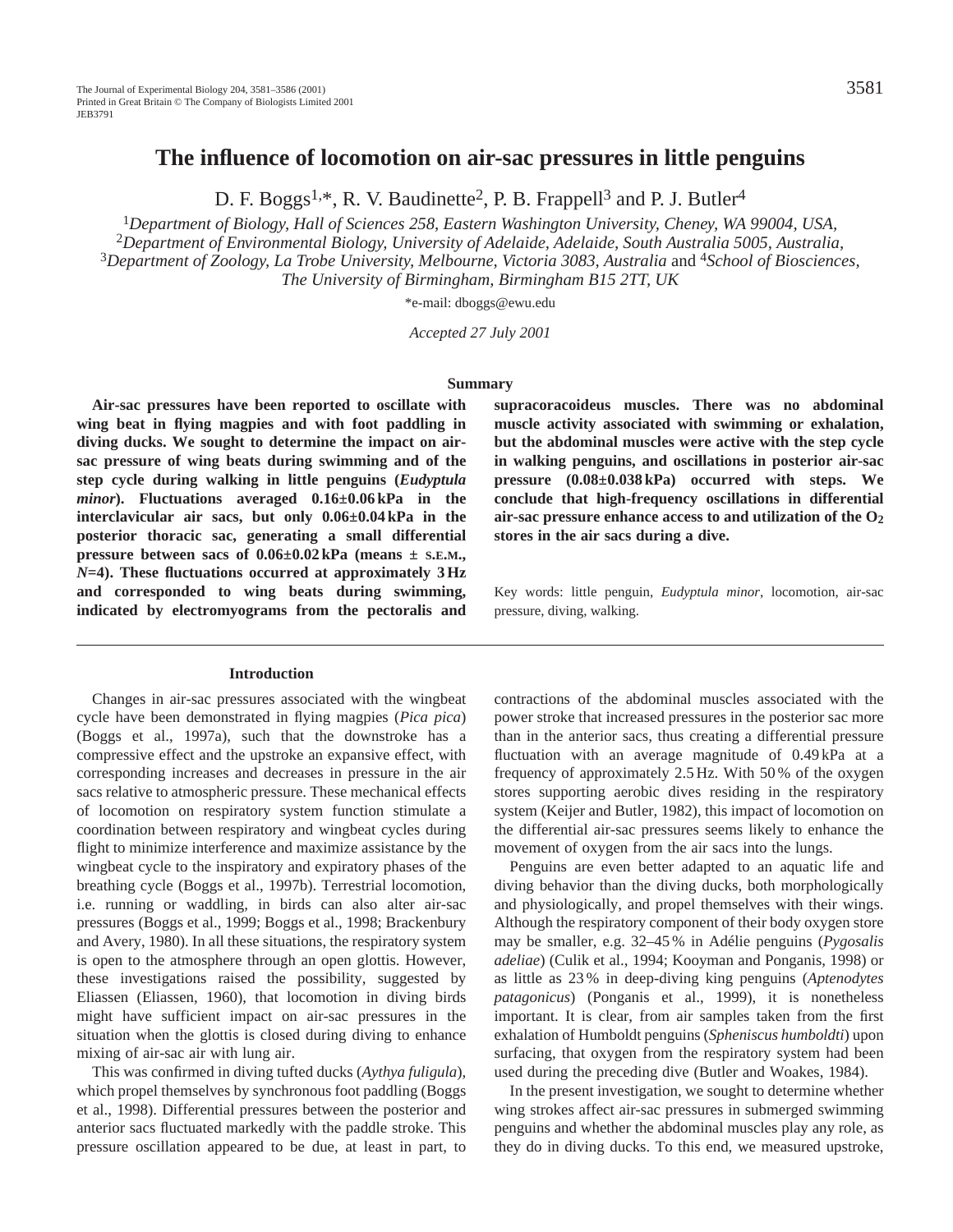# 3582 D. F. Boggs and others

downstroke and abdominal muscle activity patterns together with anterior and posterior air-sac pressures in little penguins (*Eudyptula minor*) swimming in a water flume. We also recorded abdominal muscle activity and posterior thoracic airsac pressures from penguins walking on a treadmill.

### **Materials and methods**

Little penguins (*Eudyptula minor* Forster) were collected from Kangaroo Island in South Australia and transported to the animal facility at the University of Adelaide, where they were housed with free access to water and artificial burrows and were fed fish daily. Those penguins that proved willing to swim and improved in swimming in the water flume over a week of training were selected as the experimental animals. Data were collected successfully from four individuals (body mass 1.09±0.08 kg) while swimming in the water flume and from five  $(1.11\pm0.08 \text{ kg})$  (means  $\pm$  s.e.m.) while walking on a treadmill.

The water flume was of the recirculating type based on the design of Vogel (Vogel, 1981) as described by Fish and Baudinette (Fish and Baudinette, 1999). The maximum swimming speed achievable in this flume was 0.95 m s<sup>-1</sup>. The treadmill had a motor-driven tread of 1.25 m×0.35 m, and the penguins walked on it at a speed of  $0.4 \text{ m s}^{-1}$ .

The penguins were instrumented while anesthetized with 2–4 % flurothane in oxygen. Bipolar silver electromyographic (EMG) electrodes [0.1 mm insulated 0.99 % silver wire (California Fine Wire Co.) with 1 mm of the tip bared] were introduced *via* a 26-gauge needle into the pectoralis (downstroke) muscle, the supracoracoideus (upstroke) muscle and an abdominal muscle (internal oblique). The wires were tunneled under the skin to a microconnector (Microtech GM6) plugged into a cable (Cooner Wire Co., NMUF-6/30-40462J). The signals were passed to preamplifiers (Grass model 7P122). The interclavicular and posterior thoracic air sacs were cannulated with either PE200 or silastic tubing (internal diameter 1.6 mm, external diameter 3.18 mm) with side holes, held in place with the aid of superglue. Silastic tubing was tunneled under the skin to exit the bird at the base of the skull. During recordings, these air-sac cannulae were connected to Grass PT5 pressure transducers for separate air-sac pressure recordings and to both sides of a miniature piezoresistive differential pressure transducer (Endevco, 8507C-2) for differential pressure recordings between the anterior and posterior air sacs. The tubing connecting the air-sac catheters to the pressure transducers mounted above the water flume was rigid polyethylene tubing 2 mm in internal diameter and 1.2 m long.

The 95 % response time of the PT5 transducers in this arrangement was 0.1 s, and that of the Endevco differential pressure transducer was 0.07 s. These are longer than the manufacturer's specifications for the transducers, and the tubing therefore introduced some delay into the pressure signal response, but not enough to compromise recordings of events that were of significantly longer duration. The potential sources

of error in the differential pressure measurements were analyzed in a previous study of diving ducks (Boggs et al., 1998). The intrinsic error in the differential pressure measurements is only of the order of 0.7 %. The principal potentially significant source of error in such measurements comes from the presence of fluid in one or other of the two airsac catheters [see (Boggs et al., 1998)]. Knowing this, we were vigilant about watching for fluid in the tubing, frequently 'blew out' the tubing and rejected far more data than we accepted because of fluid accumulation in one of the catheters.

While the penguin swam in the water flume or walked on the treadmill, all the signals from pressure transducers and EMG electrodes were transmitted to a TEAC MR40 instrumentation tape recorder, a Grass chart recorder and a computer with the Grass Polyview data-acquisition system. The EMG recordings from the pectoralis and supracoracoideus muscles were used to identify the phases of the wingbeat cycle; for the treadmill walking sequences, an observer pushed an event marker with each footfall of the left foot of the penguin.

After data collection, the penguins were re-anesthetized, all tubes and wires were removed and the birds were allowed to recover for 2 weeks before being returned to the colony on Kangaroo Island.

Because we were not permitted to implant arterial catheters and collect blood samples from the penguins, we later used four mature Muscovy ducks (*Cairina moschata*, L.) (mass 3.02±0.37 kg) to assess the effects on arterial blood gas levels of oscillations in differential pressure of similar magnitude to those we observed in the penguins. The ducks were anesthetized with  $25 \text{ mg kg}^{-1}$  Ketamine and  $2 \text{ mg kg}^{-1}$ Xylaxine intramuscularly. The left brachial artery and vein were cannulated with PE90 tubing. An endotracheal tube was inserted into the trachea and attached to a Harvard Apparatus ventilator and, *via* a T-tube, to a pressure transducer (Endevco 8075C). The duck was paralyzed with gallamine triethiodide (1 mg kg<sup>−</sup>1, intravenously) and ventilated to achieve good oxygenation and moderate hypocapnia. Arterial blood samples  $(250 \,\mu$ l) were withdrawn while the duck was ventilated and again after 45 s of no ventilation with the endotracheal tube clamped. This period falls within the range of dive times observed in free-swimming little penguins and tufted ducks (*Aythya fuligula*) (20–46 s) (Gales et al., 1990; Stephenson et al., 1986; Butler and Jones, 1997). This protocol was followed with no chest wall oscillation and again with manual sternal oscillation at 3 Hz, to achieve either small pressures close to the average differential pressure fluctuation recorded from submerged swimming penguins (0.07 kPa) or higher pressures approaching those reported for diving ducks (0.3 kPa). Each of these three protocols was performed at least twice in each of the four ducks. Blood gas levels were measured with a Radiometer BMS MK2 blood gas analyzer at 37 °C and corrected to the duck's body temperature (39–40 °C) measured by a colonic YSI thermistor (using the correction factors of Severinghaus, 1966).

We applied paired *t*-tests to determine whether there was any significant difference in the mean time intervals between air-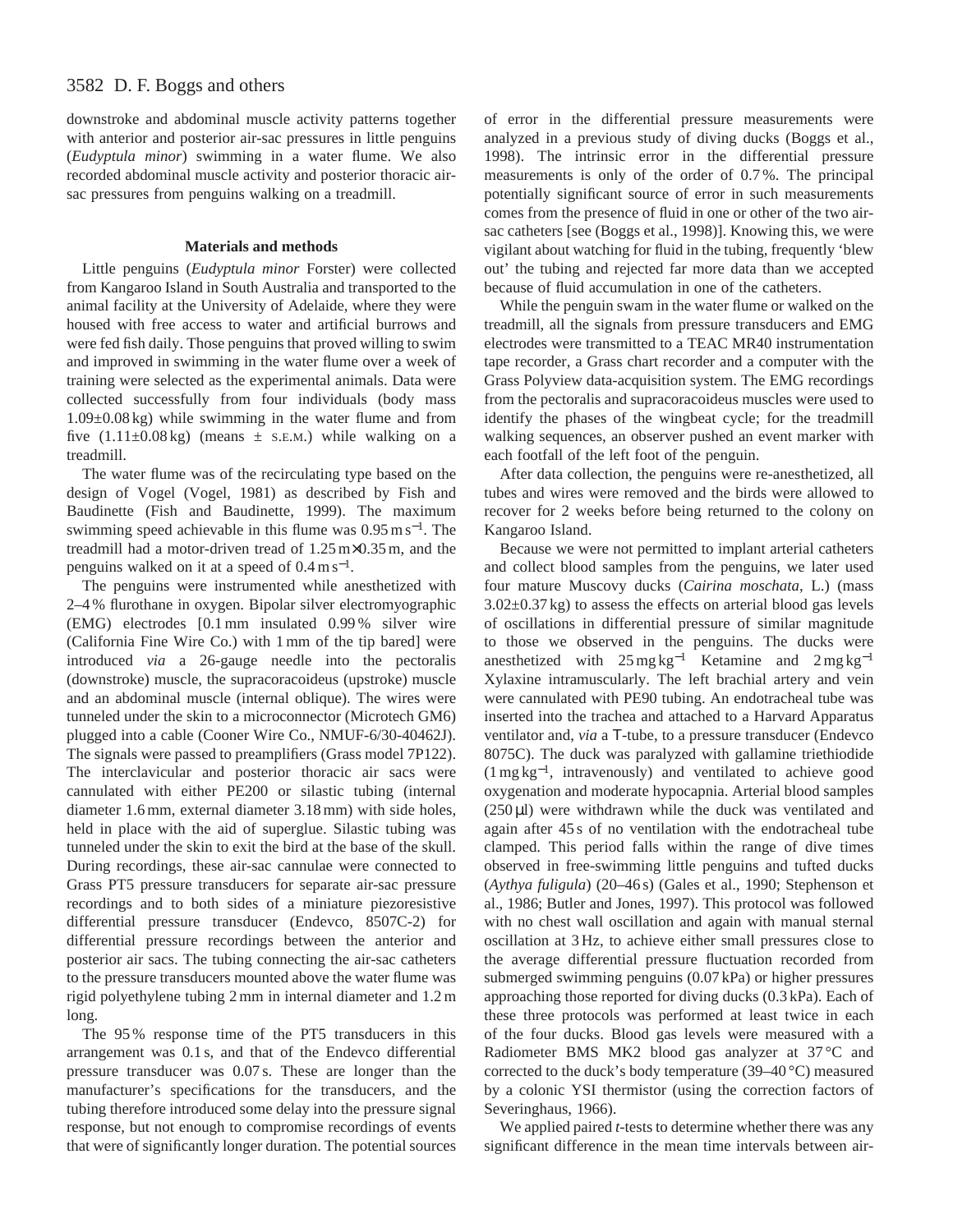|                          | $\boldsymbol{N}$ | $\Delta$ Absolute pressure<br>(kPa; relative to atmospheric) |                  | $\Delta$ Differential pressure | Driving pressure per breath.<br>(kPa) |                   |
|--------------------------|------------------|--------------------------------------------------------------|------------------|--------------------------------|---------------------------------------|-------------------|
|                          |                  | Anterior                                                     | Posterior        | (KpA; i.e. between sacs)       | Anterior                              | Posterior         |
| Swimming                 |                  |                                                              |                  |                                |                                       |                   |
| Penguin                  | 24               | $0.115 \pm 0.06$                                             | $0.059 \pm 0.04$ | $0.061 \pm 0.022$              |                                       | $0.31 \pm 0.04$   |
| Tufted duck <sup>1</sup> | 5                |                                                              |                  | $0.49 \pm 0.13$                |                                       | 0.133             |
| Flying                   |                  |                                                              |                  |                                |                                       |                   |
| $M$ agpie <sup>2</sup>   | 5                |                                                              | $0.37 \pm 0.13$  |                                | $0.43 \pm 0.063$                      | $0.50 \pm 0.056$  |
| Walking                  |                  |                                                              |                  |                                |                                       |                   |
| Penguin                  | 5                |                                                              | $0.08 \pm 0.038$ |                                |                                       | $0.161 \pm 0.062$ |
| Tufted duck <sup>1</sup> | 5                |                                                              | 0.105            |                                |                                       | 0.123             |
| Chukar <sup>3</sup>      | 5                |                                                              | $0.06 \pm 0.017$ |                                |                                       | $0.115 \pm 0.05$  |

Table 1. *Comparative effects of locomotion on air-sac pressures*

sac pressure oscillations and between either wing beats (from pectoralis EMG activity) in the swimming penguins or steps (from abdominal EMG activity) in the walking penguins. The differences in mean values for arterial  $P_{\text{O}_2}$  ( $P_{\text{aO}_2}$ ) in the three different protocols on ducks were assessed by an analysis of variance (ANOVA).

### **Results**

We observed fluctuations in differential pressure with wing stroke during the brief breath-hold periods (mean 5.3 s) of submerged swimming in all four penguins (Fig. 1; Table 1) (mean wingbeat frequency 2.97±0.2 Hz). There was no detectable activity in the abdominal muscles of swimming penguins, but such activity was apparent in the walking

penguins (Fig. 1, Fig. 2). The pressures tended to fluctuate more in the anterior (interclavicular) than in the posterior sacs in all the swimming penguins, with a short lag (0.028 s) in changes in posterior air-sac pressure behind anterior air-sac pressure detectable in two of the penguins. There was no significant difference between the time intervals between successive wingstrokes, as represented by pectoralis EMG activity, and successive air-sac pressure oscillations, supporting the contention that the two are related. Abdominal muscle activity in the

Fig. 1. Differential pressure fluctuations occurring with wing beats indicated by contractions of the pectoralis and supracoracoideus muscles. A breath (marked) is associated with the penguin raising its head above the surface while still swimming. No abdominal muscle activity was apparent during swimming or with the expiratory phase of the breath shown here.

walking penguin was not synchronous with expiration but rather with the step cycle.

The temporal inaccuracy of the 'observer' mechanism makes phasic relationships between step cycle and abdominal muscle activity difficult to assess with certainty but does allow the conclusion to be drawn that abdominal muscle activity is associated with the step cycle and not with the expiratory phase of the breath cycle, as it often is in other birds, at rest or during inactive hyperventilation states. There were twice as many fluctuations in pressure in the posterior thoracic air sac (Fig. 2) as there are bursts of EMG activity in the left abdominal muscles, suggesting that the right abdominal muscles were active in phase with the step cycle of the right leg, which was temporally opposite to that on the left leg, and that each step was altering air-sac pressure. There was no significant difference

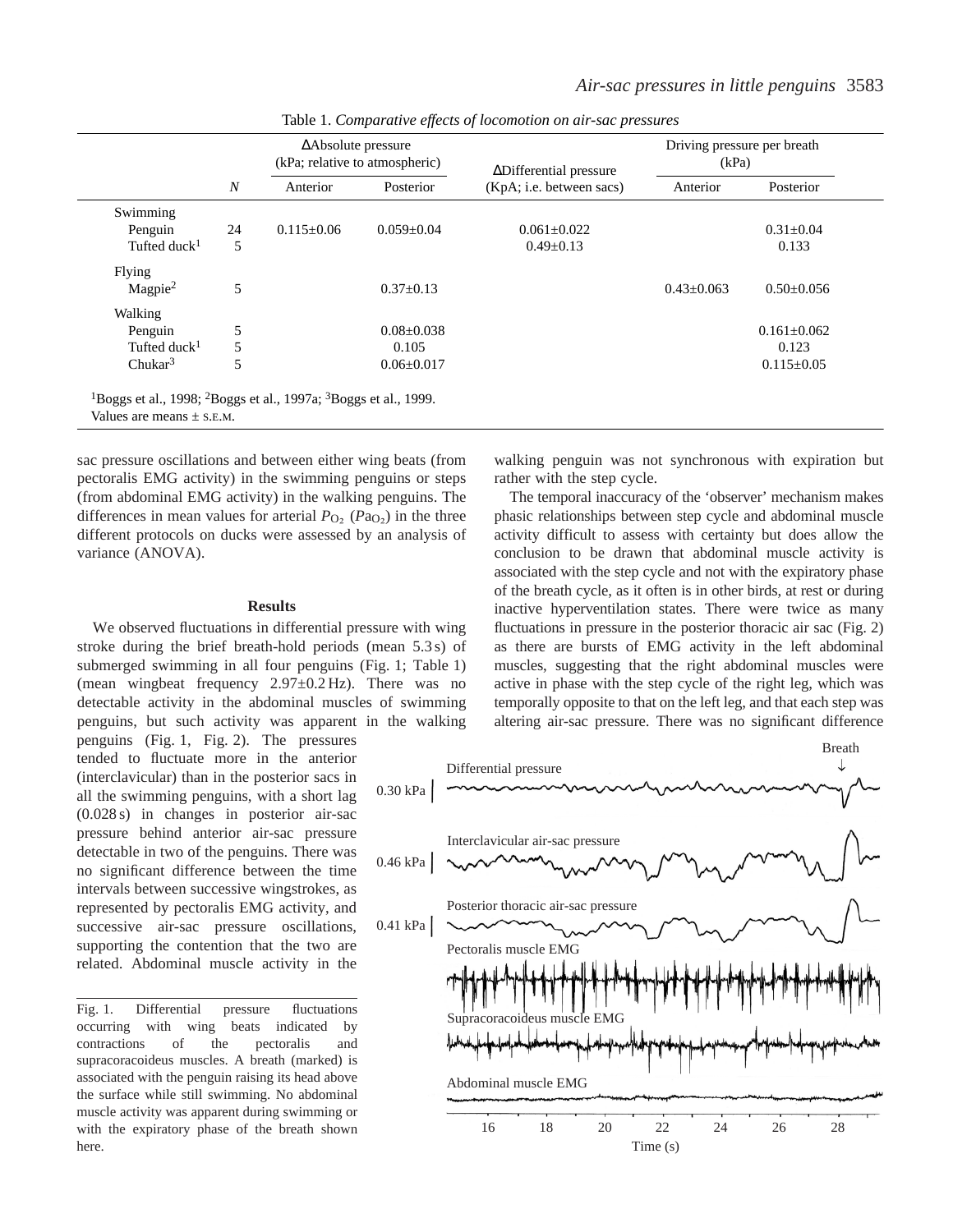# 3584 D. F. Boggs and others

|                                        | No oscillation                                                        | Oscillation at<br>3 Hz, to 0.07 kPa                             | Oscillation at<br>$3$ Hz, to $0.3$ kPa |
|----------------------------------------|-----------------------------------------------------------------------|-----------------------------------------------------------------|----------------------------------------|
| Mean drop in $PaO$ , (kPa)             | $4.4 + 0.4$                                                           | $2.77+0.35$                                                     | $2.37+0.55$                            |
| <b>ANOVA</b>                           | $P<0.02$ ; significantly different from<br>both oscillation protocols | Not significantly different from<br>other oscillation protocols |                                        |
| Values are means $\pm$ s.E.M., $N=4$ . |                                                                       |                                                                 |                                        |

Table 2. *Mean decline in arterial* P*O2 after a 45 s breath-hold with and without chest wall oscillation in Muscovy ducks* Cairina moschata

Posterior thoracic air-sac pressure



Fig. 2. Posterior thoracic air-sac pressure exhibits fluctuations with steps as this penguin walks at 0.4 m s−<sup>1</sup> on a treadmill. Footfall of the left foot was recorded by an observer pushing an event marker (signal down). Abdominal muscle activity is related to step cycle and may contribute to the pressure oscillations.

in the time interval between pressure oscillations and 0.5× the interval between bursts of left abdominal muscle EMG activity, again supporting the concept that there is a relationship between some mechanical events of the stepping cycle and the cycle of air-sac pressure oscillations.

In the Muscovy ducks, arterial *Pa*<sub>O2</sub> fell by only approximately 53–61 % as much (mean 2.8 kPa with small pressures, 2.4 kPa with greater pressures) during a breath-hold with sternal oscillation as during a breath-hold without oscillation (4.4 kPa) (Table 2). The magnitude of the decline in *Pa*<sub>O2</sub> was not significantly different between the two oscillation protocols, but there was a significantly greater  $(P<0.02)$  decline in  $Pa<sub>O<sub>2</sub></sub>$  without oscillation compared with either of the oscillation protocols.

### **Discussion**

#### *Mechanics of air-sac pressure oscillations*

Fluctuations in air-sac pressures and differential pressures associated with wing beats were observed between the anterior and posterior sacs in the swimming penguin. This is qualitatively similar to observations of locomotion-induced changes in air-sac pressures in flying magpies, in swimming and running ducks and in running chukars (*Alectoris chukar*) and chickens (Boggs et al., 1997a; Boggs et al., 1998; Boggs et al., 1999, Brackenbury and Avery, 1980). However, as indicated in Table 1, the magnitude of the pressure change with wing stroke is greater, by a factor of 3, in the flying magpie than that in the swimming little penguin. The source of compression and expansion of air sacs in the flying bird was determined radiographically to be movements of the sternum relative to the vertebral column, but the cause of that was not entirely clear (Boggs et al., 1997a). The possibilities seemed to include (i) pectoralis muscle contraction causing not only wing downstroke but movement of the sternum towards the vertebral column, as it moves during expiration, and relaxation allowing it to move away again during inspiration and/or (ii) the lift forces generated by the downstroke providing an upward pressure against the sternum, compressing the air sacs, and then a falling away of the sternum from the vertebral column during the upstroke, expanding the sacs (Boggs et al., 1997a).

The abdominal muscles were silent during swimming in the penguin and, hence, were not contributing to fluctuations in airsac pressures, as they seemed to in the foot-propelled diving duck (Boggs et al., 1998). During walking, however, the abdominal muscles seemed to play a postural role and contract in synchrony with the step cycle on each side. This corresponds to the pressure changes in the air sacs with stepping, as it did in running ducks (Boggs et al., 1999), and pressure changes with steps have also been observed in running chickens (Brackenbury and Avery, 1980). However, in a bird adapted for running, the chukar, the abdominal muscles generally act as expiratory muscles, contracting not in synchrony with stepping but with breathing, and yet there are still oscillations in air-sac pressure with stepping (Boggs et al., 1999). This observation calls into question the relative significance of abdominal muscle activity in generating the pressure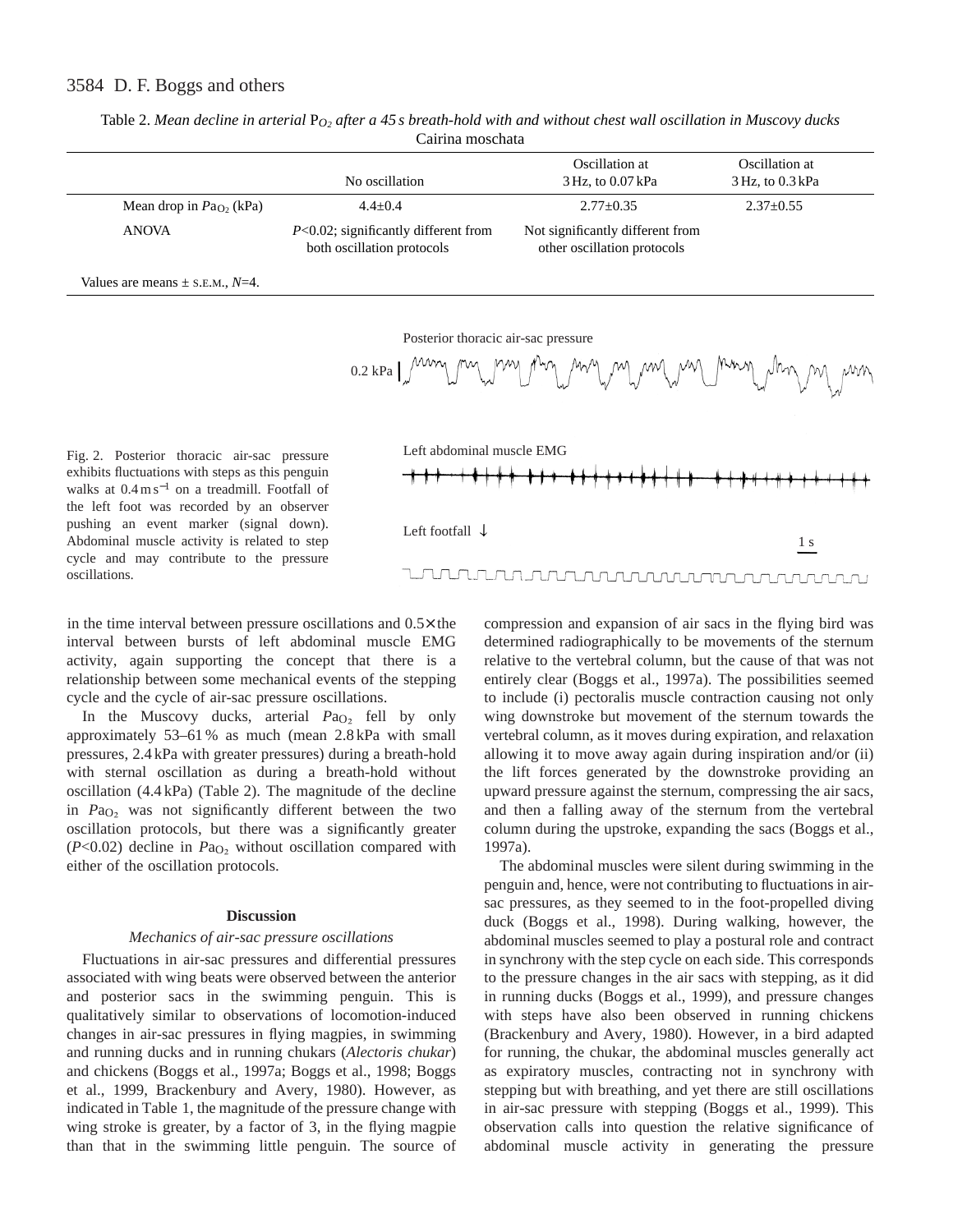oscillations with stepping and suggests that the inertial effects of the abdominal contents may be quantitatively more important. It is also interesting to note that the abdominal muscles seem to play little role in ventilation in the little penguin, so ventilation must be driven only by the activity of the intercostal muscles. The abdominal muscles did not become active during the expiratory phase of the breath shown in Fig. 1 or during submerged exhalations. They are often silent during resting breathing in other birds, but usually become active with the hyperventilation of stimulated breathing or with exercise, as in the running chukar or flying magpie (Boggs, 1997; Boggs et al., 1999).

Although the pectoralis is acting as the downstroke muscle in the penguin, as it is in the flying magpie, there are differences in the force vectors, in the amplitude of the wing beat and in the sternal morphology of the swimming penguin compared with a flying bird such as the magpie. There is less lift generation and more forward thrust with downstroke in the penguin compared with flying birds, and the upstroke generates thrust as well (Clark and Bemis, 1979). The lift that is generated is directed upwards and forwards on the downstroke and downwards and forwards on the upstroke. The quantitative differences in air-sac pressure oscillations with wing stroke between flying and swimming birds may reflect a greater contribution of lift forces to air-sac pressure changes in the flying bird *versus* a primarily muscular contraction effect on sternal position in the swimming bird. Also, although unquantified, wing excursion appears to be much smaller in these penguins than in magpies. This may increase with more forceful contractions of the pectoralis and supracoracoideus muscles when the penguins swim faster, but we could not achieve the usual foraging speeds for this species  $(1.7–2.4 \text{ m s}^{-1})$  (Gales et al., 1990) in our water flume.

The skeletal morphologies of the penguin and magpie are quite different because of the streamlined body form of the penguin. The sternum is longer and more parallel to the vertebral column in the penguin, with the vertebral and sternal ribs articulating at more acute angles than in the magpie, which has a shorter sternum that forms a more oblique angle with respect to the vertebral column (closer to it anteriorly, further away posteriorly) (Duncker, 1971). The interclavicular air sac is larger relative to the posterior thoracic air sac in the penguin than in the magpie. All these features may contribute to the difference in relative pressure changes observed with the wing stroke in the penguin and magpie: the changes in pressure are greater in the posterior sac than in the anterior sacs in the magpie (and the duck), but the reverse is the case in the penguin.

It is interesting to note in this context that Powell and Hempleman (Powell and Hempleman, 1985) found a higher  $P_{\text{CO}_2}$  than predicted in the caudal thoracic air sac of two gentoo (*Pygoscelis papua*) and one chinstrap (*Pygoscelis antarctica*) penguin. Whereas many birds have neopulmonic parabronchi in which gas exchange can occur during bidirectional flow of air into and out of the caudal sacs, penguins

have only paleopulmonic parabronchi and, hence, would be expected to have a low caudal sac  $P_{\text{CO}_2}$  consistent with unidirectional caudal-to-cranial flow through the lung. Yet the caudal sac  $P_{CO<sub>2</sub>}$  was 1.5–3.5 times greater than the value predicted from re-inhaled dead space and cannot be explained by stratification or gas exchange across the air-sac walls. Powell and Hempleman (Powell and Hempleman, 1985) were therefore forced to speculate that airflow may not be caudalto-cranial in all paleopulmonic parabronchi. This is consistent with our recordings of higher pressure changes in the anterior than the posterior sacs, which may create airflow patterns through this respiratory system that do not fit the model for avian lungs based upon measurements in inactive ducks or chickens.

### *Potential utility of air-sac pressure oscillations*

The fluctuation in differential pressure between the anterior and posterior sacs occurs at a frequency of 3 Hz in the little penguins in this study. How much air is actually moved by the average 0.061 kPa pressure differential is difficult to predict. However, it is worth noting that during ventilation at rest the driving pressure through the resistance of the airways is small in penguins, as in other birds, and that 0.061 kPa is 50–100 % of the pressure, relative to atmospheric, responsible for moving resting tidal volumes through the open system, but only approximately 24 % of the higher pressure used to drive the higher-velocity airflows of breaths during swimming (Table 1). This simply suggests that this small pressure could induce some airflow through the airways.

What the path of airflow would be in the closed system is also unclear because the mechanisms responsible for the aerodynamic valving that creates unidirectional flow through the avian lung during resting breathing are probably compromised (i.e. flows past the branch point of the ventral mesobronchi off the primary bronchus may become turbulent rather than laminar, and the pressure gradients between the anterior and posterior sacs may be reversed from the standard models describing the aerodynamic valving mechanisms) (Banzett and Lehr, 1982; Butler et al., 1988). However, the direction of flow in a cross-current gas exchanger is not important (Scheid and Piiper, 1972), and the potential effect of enhancing the mixing of air-sac air with lung air can be achieved with flow in either direction through the parabronchi or with unidirectional flow, which would require flow from the anterior sacs to the posterior sacs through the primary bronchus in one phase of the cycle.

The (probably small) air volume movements at high frequencies in the swimming penguins are reminiscent of the high-frequency ventilators that became popular in the late 1980s, especially for ventilating newborn humans. The primary mechanism of the enhanced gas exchange of highfrequency oscillation in pressure is through enhanced diffusion, with relatively small contributions from convective airflows, if the analysis of the fluid mechanics of highfrequency ventilators can be applied to this rather different closed-system situation (Drazen et al., 1984; Watson, 1983).